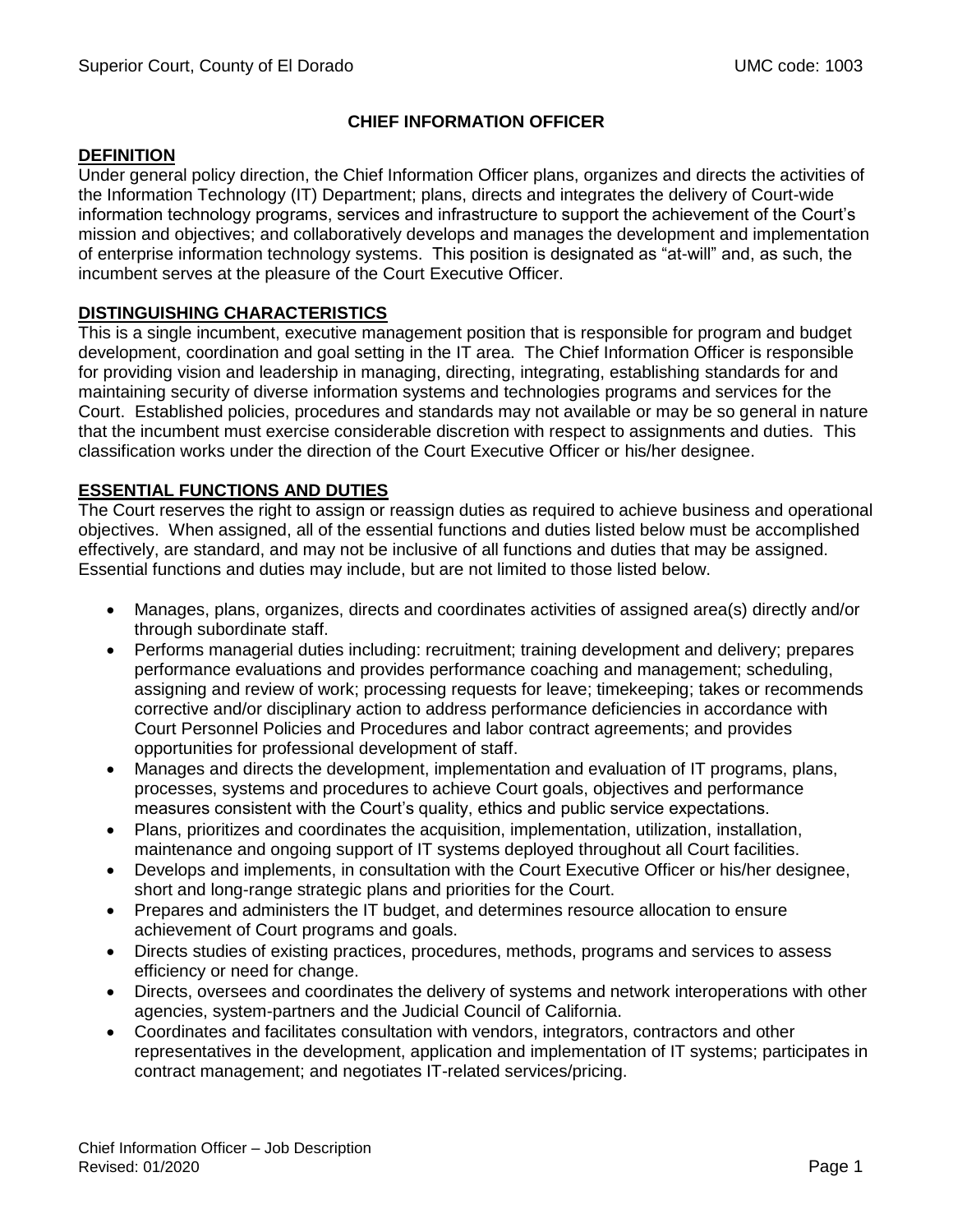- Plans and coordinates implementation and development of network systems including network operating system software and hardware and communication networks.
- Configures and installs information system networks including hardware, operating systems software, network operating software, network client software and application software.
- Evaluates new network and A/V system hardware configurations, installations, software and vendor packages for items such as feasibility, user compatibility, performance and cost and makes purchase recommendations based upon those results and may also negotiate contracts.
- Performs and documents system security including back-up and recovery.
- Maintains professional knowledge in applicable areas and keep abreast of changes in job-related rules, statutes, laws and new business trends; make recommendations for implementation of changes; reads and interprets professional literature; and attends training programs, workshops and seminars as appropriate.
- Light facility maintenance, loads and unloads vehicles; moves furniture and equipment; may assemble or dismantle equipment, shelves, furniture, etc.
- Provides customer service and support.
- Manages Court's website.
- Communicates clearly, concisely and effectively orally and in writing; exercises tact, objectivity, sensitivity, discretion, courtesy and judgment in handling highly emotional issues and situations with a variety of people from diverse, socio-economic and cultural backgrounds.
- Establishes and maintains effective working relationships with judicial officers, other staff, members of the public, the parties and others encountered during work.
- Attends meetings and participates on assigned committees.
- Travels between Court facilities as necessary to carry-out duties.
- Performs other duties as assigned.

# **EMPLOYMENT STANDARDS**

### **Minimum Qualifications**

Experience: Five (5) years of progressively responsible experience in systems analysis, systems engineering, programming, database administration and/or analysis, operating systems, network analysis and/or management, business requirements or a similar field in multi-platform information systems environment which included planning, organizing, directing, supervising and coordinating the work of one (1) or more major systems projects and management of staff.

Substitution: A master's degree or bachelor's degree from an accredited college, university or program with major course work in management information systems, information technology, computer science or a closely related field may be substituted for two (2) years of the required experience. In addition, possession of a certification in IT management may be substituted for one (1) year of the required experience [i.e., Certified Associate in Project Management (CAPM), Certified in Governance of Enterprise IT (CGEIT), Six Sigma Certification or Certified Information Systems Security Professional (CISSP)]

### OR

Any combination of relevant experience and/or education that would demonstrate the individual possesses the necessary knowledge, skills and abilities as determined by the Court Executive Officer.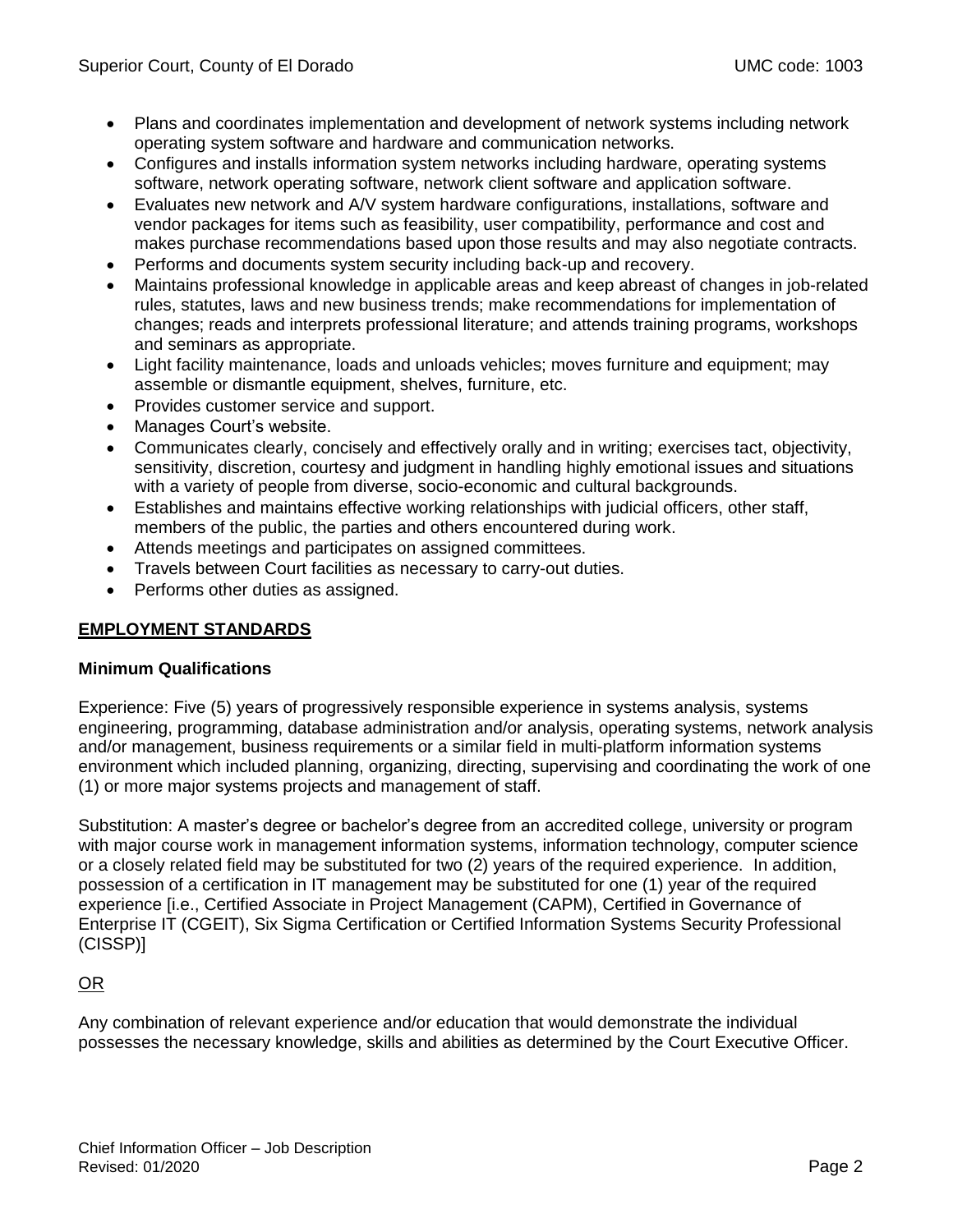### **Knowledge and Abilities**

Knowledge of:

- Management principles, practices and methods related to selection, training, evaluation, performance management, supervision of subordinate staff, program and budget administration.
- Superior court functions, characteristics, services and activities.
- Court and courtroom procedures and processes.
- Principles of network design and management.
- Operating systems architectures and communication protocols.
- Current and emerging hardware and software technologies, including database management software, video conferencing, internet-based services and advanced storage management.
- Operational and technical functions of the Court's case management system;
- Project management and coordination techniques and methodologies.
- Methods of long-term strategic technical planning and monitoring.
- Principles of management and analysis and organizational design necessary to analyze, recommend and implement change.
- Modern office methods and technology including the use of a personal computer and related software such as word processing, spreadsheets, databases, case management systems and scheduling programs.
- Public and program funding, budgetary preparation, cost analysis and fiscal management.
- Principles and practices of policy and/or procedure development and implementation.
- Principles and practices of research and analysis, including basic mathematics and statistical development and reporting.
- Legal terminology.
- Correct English use, punctuation, spelling and grammar.

Ability to:

- Utilize principles and practices to install server hardware and software.
- Install a variety of software and hardware systems and computer wiring and replacement of internal computer components.
- Adapt behavior or work methods in response to new information, changing conditions or unexpected obstacles.
- Evaluate alternatives and recommendations in the absence of easily applied rules.
- Evaluate situations, develop options, identify alternative solutions, project consequences of proposed actions and implement recommendations in support of goals and policies.
- Research, analyze and evaluate new service delivery methods and techniques.
- Prepare well-organized, clear, concise and accurate documents such as reports and correspondence.
- Plan, organize, direct and coordinate the work of subordinate staff.
- Select, supervise, mentor, reward, discipline, counsel, motivate and train assigned staff.
- Develop and administer the goals, objectives and procedures of assigned programs, functions, units or sections.
- Communicate clearly and concisely, both orally and in writing.
- Use strong interpersonal skills to establish and maintain effective working relationships with all levels of Court staff, elected and appointive bodies and members of the general public.
- Administer projects, as part of a team or as project lead, within the project scope, time constraints and resource constraints to achieve the desired objective.
- Use work-related computer applications such as e-mail, word processing, spreadsheets and/or the internet.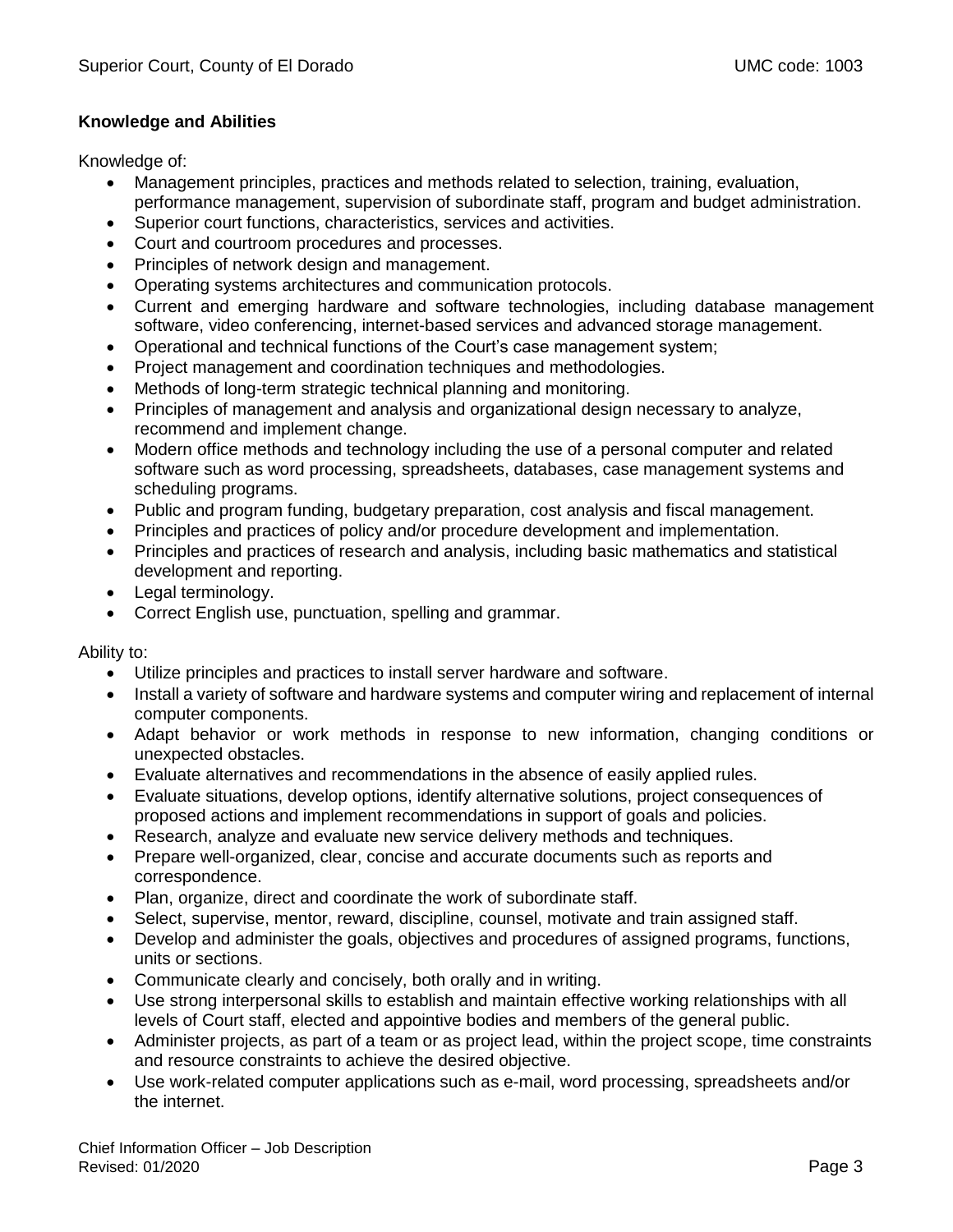- Maintain confidentiality of information and exercise discretion and independent judgment.
- Lead, oversee and coordinate work activities and ensure staff complete responsibilities timely and accurately.
- Work under the pressure of deadlines, conflicting demands and emergencies.
- Understand, follow and give written and oral instructions.
- Complete all duties as assigned timely and accurately.
- Use tact and diplomacy when dealing with sensitive, complex and/or confidential issues and situations.

## **Other Requirements**

- Possession of a valid driver's license may be required depending on the position or the ability to provide alternate methods of transportation that meets job requirements.
- Candidates are required to pass a fingerprint clearance by the Federal Bureau of Investigation (FBI) and Department of Justice (DOJ). Convictions, depending on the type, number and date, may be disqualifying.
- All Court employees must take the Oath of Allegiance.

# **PHYSICAL DEMANDS AND WORK ENVIRONMENT**

The physical demands and work environment characteristics described here are representative of those that must be met by an incumbent to successfully perform the essential functions of this job. Reasonable accommodations may be made to enable individuals with disabilities to perform the essential functions.

**Physical Requirements:** Strength, dexterity, coordination and vision to use a keyboard, monitor and data entry devises; hearing to communicate with the public and Court staff; ability to sit for extended periods of time; walk or otherwise move within the Court facilities; reach with hands and arms; vision to read and write material; sufficient strength to frequently lift, carry, push or pull materials weighing up to 30 pounds and occasionally, lift, push or pull materials weighing up to 70 pounds; lifting position may be from floor to waist, and/or from the waist to an overhead position; stoop, kneel, squat and crouch to pickup or move objects, office equipment and records; balance, stoop, kneel and crawl; handle, pinch, pull objects or controls; and speak clearly on the telephone and before groups.

**Working Environment:** Work is performed in an office environment with little exposure to outside temperatures or dirt and dust. The incumbent's working conditions are typically quiet, but may be loud at times at some locations. The noise level and traffic level in the work environment are similar to a busy office.

Normal business hours are 8:00 a.m. to 5:00 p.m., Monday through Friday. Work outside of these hours may be necessary in certain circumstances. This position is exempt from the provisions of the Fair Labor Standards Act and is not eligible for overtime.

**NOTE:** The statements herein are intended to describe the general nature and level of work being performed by individuals assigned to this job classification, and are not construed as an exhaustive list of responsibilities, duties, and skills required of personnel so classified. Furthermore, they do not establish a contract for employment and are subject to change at the discretion of the employer.